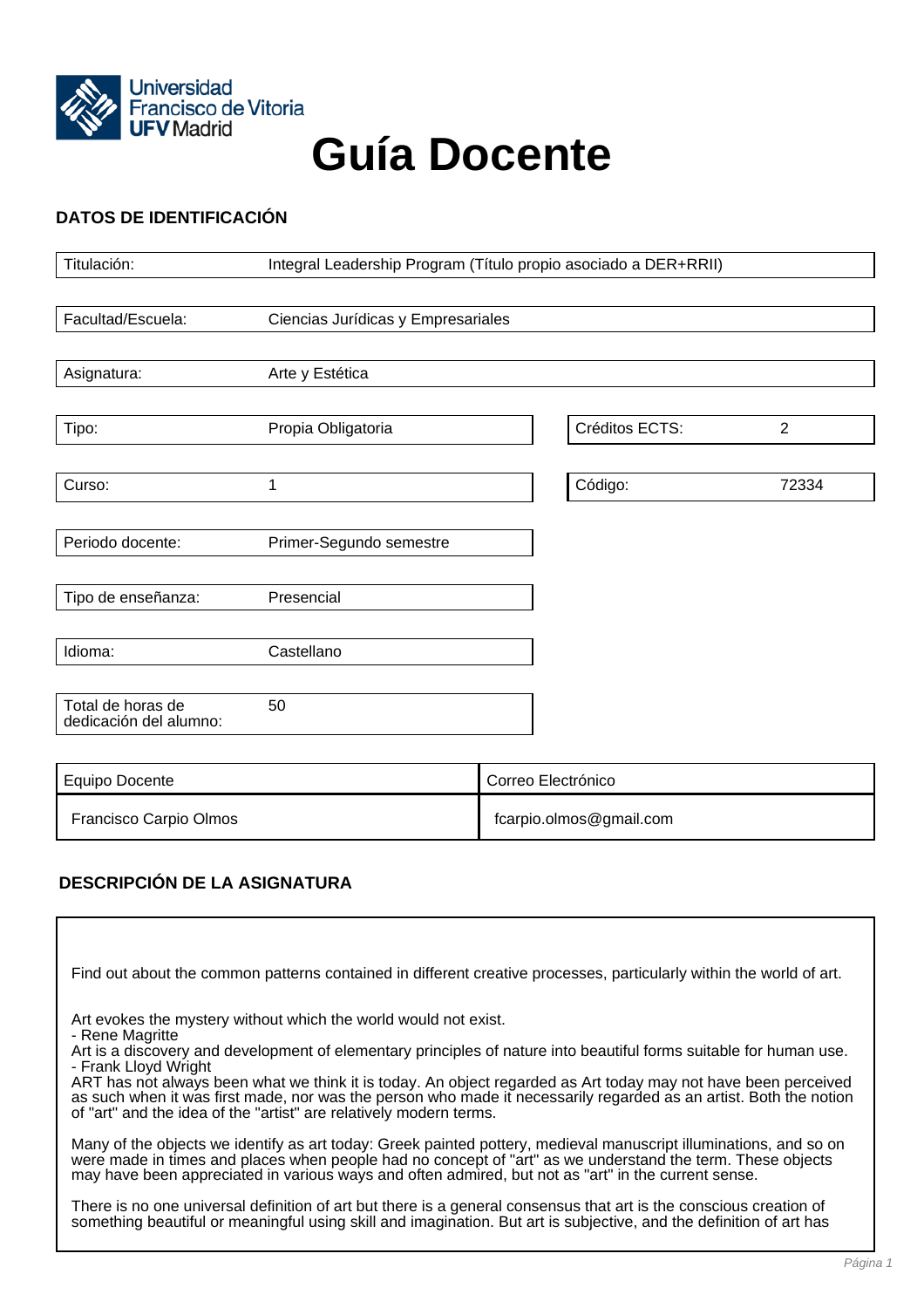changed throughout history and in different cultures.

Art is an activity inherent to human beings and, above all, a real need for them. It is also a process for selfdiscovery and a potent catalyst for dialogue and group reflection; but above all, art is a source of inspiration for people who want to change the world for better, and the perfect example of leadership at the service of society.

### **OBJETIVO**

That the student understands the importance of art and creativity in forging the future of every time and society. In order to achieve this goal, we will study the life and work of some examples of artists that allow us to understand how the current ways of understanding the world have changed and opened up new fronts of beauty and wisdom for the future. Through these selected creative life experiences we will compare the processes of the different artistic movements and languages, placing an special stress on contemporary art as a better means of understanding our current world, and we will also try to arrive at conclusions about the different elements of creativity and human innovation that must be present in every good leader.

### **CONOCIMIENTOS PREVIOS**

No previous knowledge required

#### **CONTENIDOS**

A.)INTRODUCTION. ART AND CREATIVITY.

B.)ARTISTIC LANGUAGES. B.I. Painting. B.II. Drawing. B.III. Sculpture. B.IV. Photography. B.V. Videoart.

C.)HOW TO APPRECIATE CONTEMPORARY ART? C.I. The Avant-garde Movements. C.II. Latest artistic trends.

CONCLUSIONS.

#### **ACTIVIDADES FORMATIVAS**

Lectures, PWP Projections, video and visits to art galleries and art museums.

#### **DISTRIBUCIÓN DE LOS TIEMPOS DE TRABAJO**

| <b>ACTIVIDAD PRESENCIAL</b> | TRABAJO AUTÓNOMO/ACTIVIDAD NO<br><b>PRESENCIAL</b> |  |
|-----------------------------|----------------------------------------------------|--|
| 16                          | 34                                                 |  |
| horas                       | horas                                              |  |